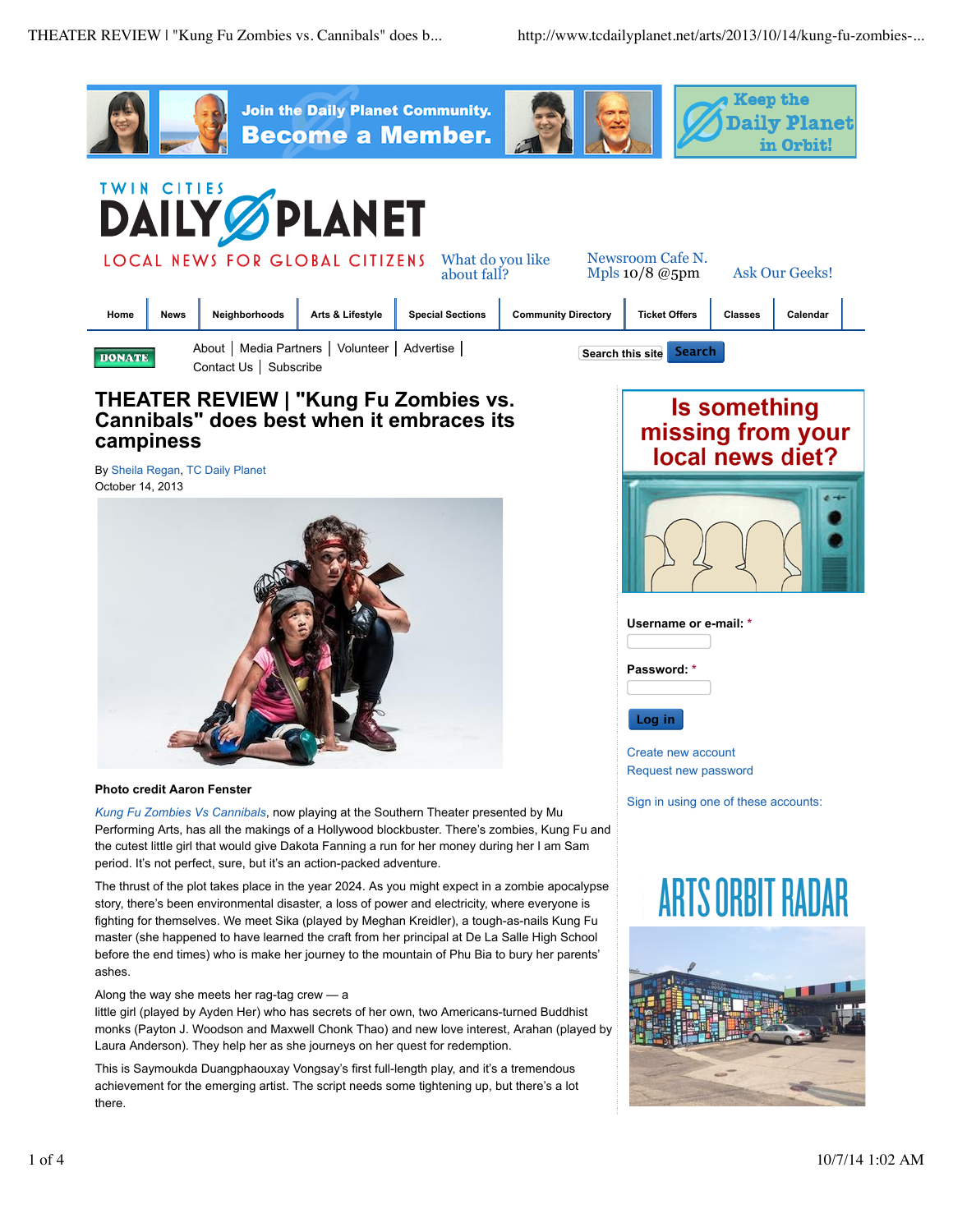My main criticism is that there's just too much exposition. Why, for example, have a scene between Sika and her sister where Sika talks about her relationship with her girlfriend when you could just as easily have had a scene with the girlfriend herself? That would make the moment where Sika chops off her head because she's been turned into a zombie (in one of the most brilliant moments of stage campiness I've ever seen) that much more awesome.

In fact, the play does best when it embraces its wackiness. Vongsay has a good sense of humor

(and director Randy Reyes milks those moments to good effect) and I really wanted to see more of that. When the characters spent too much time explaining the back story, I tended to lose interest.

One of my favorite parts was the cameo by Jeannie Lander, as the evil cannibal priestess named Mara. Lander embraced Vongsay's over-the-top style and delivered a gloriously malicious performance. I actually wish that she had a bigger part, because she was able to take the show to a higher stylized level.

Underneath the zombie plot, Vongsay was playing with more serious themes- framing the play with the tenet of Buddhism (which worked very well) and using zombies as a metaphor for the bombs dropped by the CIA in Laos, some of which have not gone off. I really like the idea, but somehow it didn't really totally fit in with the play. Perhaps there was just too much going on, and Vongsay was trying to do too much. In any case, I'm sure all these kinks can be worked out before it gets turned into a move (are you listening Hollywood producers?) In the meantime, you can check it out yourself at the Southern Theater through October 27.

*Coverage of issues and events that affect Central Corridor neighborhoods and communities is funded in part by a grant from Central Corridor Funders Collaborative. Reporting for this article also supported in part by Bush Foundation.*

#### ©2013 Sheila Regan

## **Mu Performing Arts presents "Kung Fu Zombies vs. Cannibals"**



10/11/2013 - 2:30pm 10/12/2013 - 2:30pm 10/13/2013 - 9:00am 10/17/2013 - 2:30pm 10/18/2013 - 2:30pm 10/19/2013 - 2:30pm 10/20/2013 - 9:00am 10/24/2013 - 2:30pm 10/25/2013 - 2:30pm 10/26/2013 - 2:30pm 10/27/2013 - 9:00am



## COMMUNITY VOICES



Community Voices is a space for reader contributions—including news articles, opinion

essays, and personal stories—moderated, but not edited, by Daily Planet staff. We invite you to post stories, send us stories, or suggest stories for inclusion in Community Voices. The opinions expressed by Community Voices contributors are their own and not necessarily the opinion of the TC Daily Planet.

Ahmed Tharwat: NFL highlights America's favorite game, Insulting Islam **by:**

### **ahmediatv**

A quirky place for eccentric people **by: coraneisen**

Drones in Minnesota: What we know **by: Public Record Media**

Rev. David W. Smith: A modest suggestion to Senator Al Franken on Gaza **by: Rev. David Whitten Smith**

Hmong youth engaged in the North Minneapolis Greenway **by: David Kang**

**AdChoices** 



# IN-KIND SUPPORTERS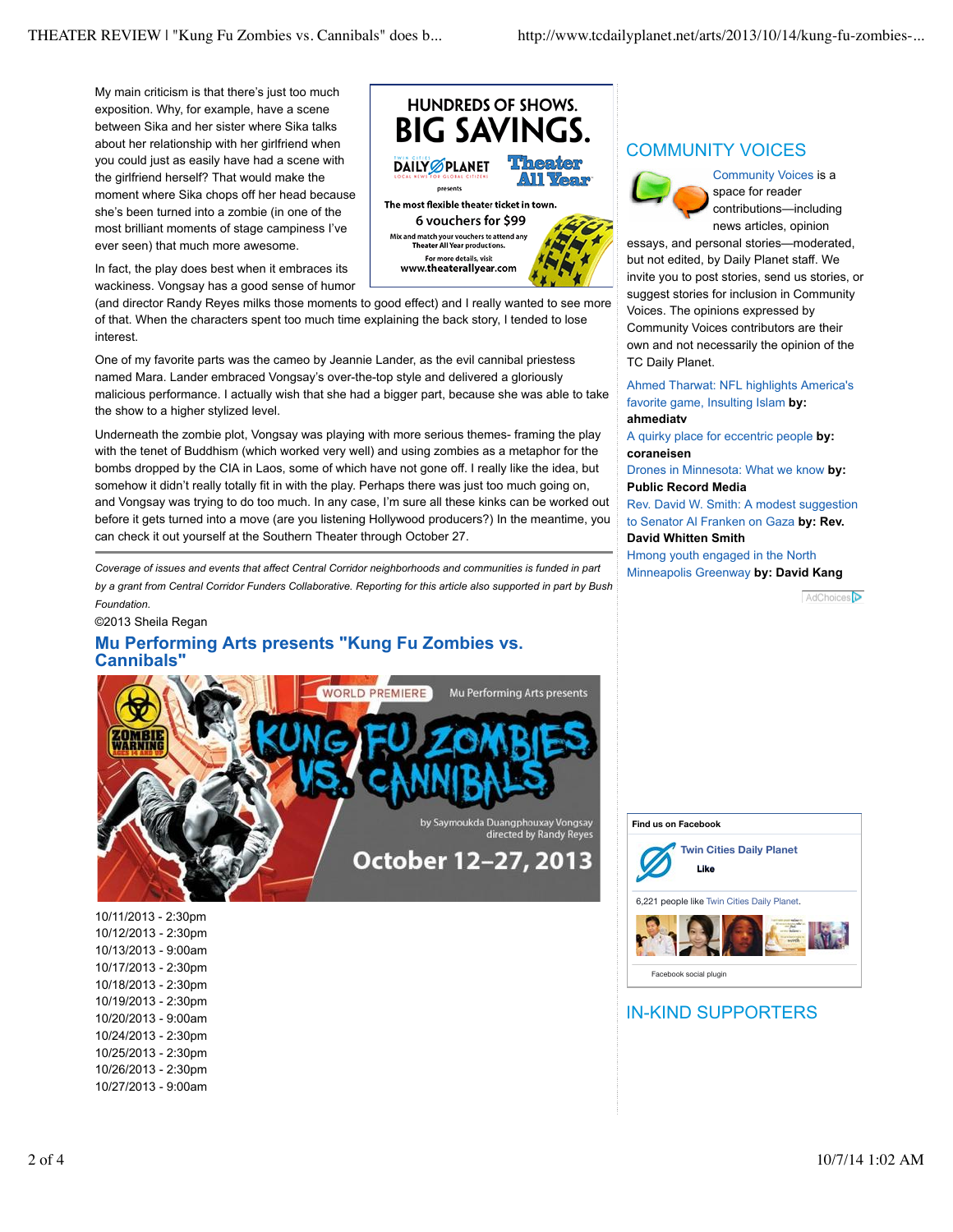Take a ride into a post-apocalyptic world where zombies have taken over and cannibals hide in the mountains.

**CC area University District Theater**

**Login** or **register** to post comments



**Southern Theater**

1420 Washington Ave. S. Minneapolis, MN 612-340-1725 http://www.southerntheater.org

### Read more **Downtown East**

POINT(-93.247947 44.973543)

|  | Add a comment          |                                               |         |
|--|------------------------|-----------------------------------------------|---------|
|  | Also post on Facebook  | Posting as Saymoukda Duangphouxay Vo (Change) | Comment |
|  | Facebook social plugin |                                               |         |

**Minneapolis B13 CC area University District Arts Entertainment Theater Daily Planet Originals**

**Login** or **register** to post comments **Like**  $\sqrt{2}$ 

# MORE LIKE THIS

- Kung Fu Zombies Vs. Cannibals is monstrously good!
- An interview with Saymoukda Vongsay, the playwright behind Mu Performing Arts' "Kung Fu Zombies vs. Cannibals"
- Reflections of New Minnesotans: Kung Fu Zombies vs. Cannibals
- Mu Performing Arts' "Kung Fu Zombies vs. Cannibals" is worth all the gushing
- Interview with a 'Phi' playwright
- Skip "Miss Saigon," see Mu Performing Arts' "Kung Fu Zombies vs. Cannibals"

Our primary commenting system uses Facebook logins. If you wish to comment without having a Facebook account, please create an account on this site and

log in first. If you are already a registered user, just scroll up to the log in box in the right hand column and log in.



**Sheila Regan**

*Sheila Regan*

*(sheila@tcdailyplanet.net) is a Minneapolis theater artist and freelance writer.*

3 of 4 10/7/14 1:02 AM